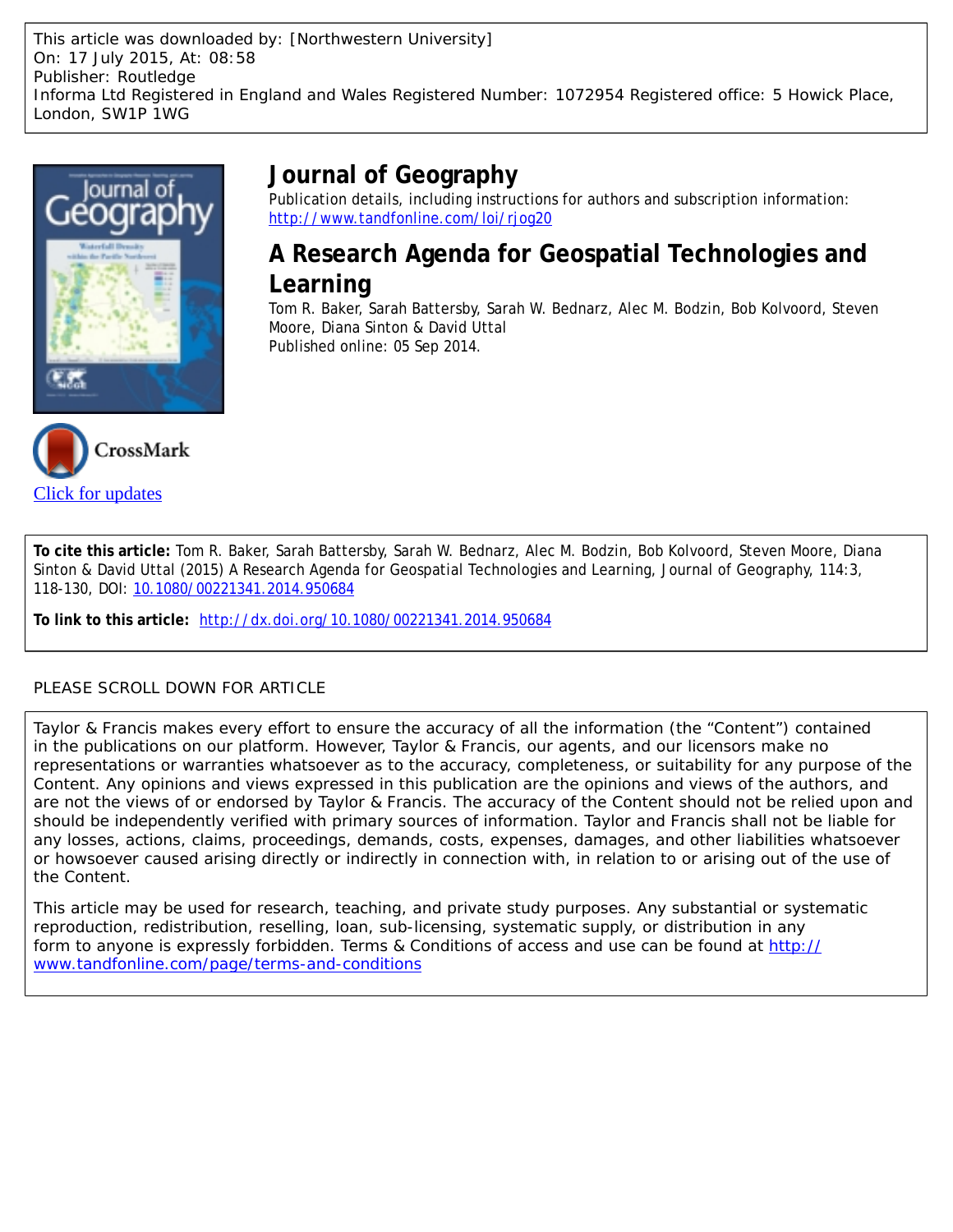### **A Research Agenda for Geospatial Technologies and Learning**

*Tom R. Baker, Sarah Battersby, Sarah W. Bednarz, Alec M. Bodzin, Bob Kolvoord, Steven Moore, Diana Sinton, and David Uttal*

#### **ABSTRACT**

Knowledge around geospatial technologies and learning remains sparse, inconsistent, and overly anecdotal. Studies are needed that are better structured; more systematic and replicable; attentive to progress and findings in the cognate fields of science, technology, engineering, and math education; and coordinated for multidisciplinary approaches. A proposed agenda is designed to frame the next generation of research in this field, organized around four foci: (1) connections between GST and geospatial thinking; (2) learning GST; (3) curriculum and student learning through GST; and (4) educators' professional development with GST. Recommendations for advancing this agenda are included.

**Key Words:** *GIS, instructional activities, learning, pedagogy, geospatial thinking*

*Sarah Battersby is an associate professor of geography at the University of South Carolina, Columbia, South Carolina, USA.*

*SarahW. Bednarz is a professor of geography at Texas A&M University, College Station, Texas, USA.*

*Alec M. Bodzin is a professor in the teaching, learning, and technology program at Lehigh University, Bethlehem, Pennsylvania, USA.*

*Bob Kolvoord is the dean of the College of Integrated Science and Engineering at James Madison University, Harrisonburg, Virginia, USA.*

*Steven Moore is director of the Center for Spatial Studies at the University of Redlands, Redlands, California, USA.*

*Diana Sinton is the executive director of the University Consortium for Geographic Information Science, and an adjunct professor of GIS at Cornell University, Ithaca, New York, USA.*

*David Uttal is a professor of psychology and of education at Northwestern University, Evanston, Illinois, USA.*

*Journal of Geography* 114: 118–130 ©2015 National Council for Geographic Education

#### **INTRODUCTION**

Geographic information systems (GIS), remote sensing (RS), global positioning systems (GPS), and digital globes comprise the four core geospatial technologies (GST). The potential for these technologies in precollegiate teaching, learning, and problem solving has long been advocated (e.g., National Research Council 2006; Goodchild and Janelle 2010). Each has been used in a variety of settings and with a range of learners, but the lack of detailed, research-based evidence for sustained benefits of GST to learning is one hindrance of large-scale implementation. Existing research in this area has been sparse and fragmented, with no clear plan to provide guidance to aspiring investigators (Baker and Bednarz 2003; Baker *et al.* 2012). Studies have offered tantalizing glimpses at the affordances of GST, but they are rarely replicated or brought to scale. This limitation was recognized recently when the National Science Foundation (NSF) funded the *Road Map for Large-Scale Improvement of K–12 Geography Education.* The Geography Education Research Committee (Bednarz, Heffron, and Hunyh 2013) concluded that education research in geography and related fields that use GST needs to be better structured, more systematic, attentive to progress and findings in cognate fields of science, technology, engineering, and math (STEM) education, and coordinated for multidisciplinary approaches. Confirming these recommendations, the GST community put forth a call that explicitly noted the need to develop a research agenda to help provide a roadmap to direct research in the area (Baker *et al.* 2012). This article responds to that call.

A research agenda focused on GST and learning is needed to highlight existing knowledge gaps, encourage engagement from broad-based scholarly teams, and inform new audiences about this rich research area. To address and clarify the issues that have previously limited effective research on GST and learning, we, a group of researchers with varied backgrounds and experience in this area, propose an agenda to frame and advance the discussion of potential avenues of study. Collectively our group includes university faculty and industry members from different content discipline areas, with research expertise in spatial cognition and GST curriculum design and development. The multiple perspectives we represent allow us to consider teaching and learning about and with GST broadly and to consider multidisciplinary approaches that are necessary to move GST research forward.

The full domain of GST and learning within formal and informal educational settings involves a myriad of variables, stakeholders, content areas, and dependencies, including spatial thinking, defined as a set of abilities to visualize and interpret spatial concepts and geospatial thinking, a specialized form of spatial thinking focusing on patterns and processes that take place on or near the earth's surface, and at the scale of human experiences. Multiple technologies, pedagogy, and content knowledge are also contributing variables. Given these factors and their interactions, the opportunities for educational research are rich and demanding, and a well-organized and well-justified agenda is needed to enable significant progress. As an essential first step, we identify guiding and foundational research principles. The historical absence of such structure has contributed to the poor state of knowledge around GST and learning, particularly from the perspective of geography education research. Next, we identify the four key research foci that frame our proposed agenda: (1) connections between GST and geospatial thinking; (2) learning GST; (3) professional development with GST; and (4) curriculum and student learning through GST. Each of these are

*Tom R. Baker is an education manager at Esri, and an adjunct faculty member at the University of Kansas, Lawrence, Kansas, USA.*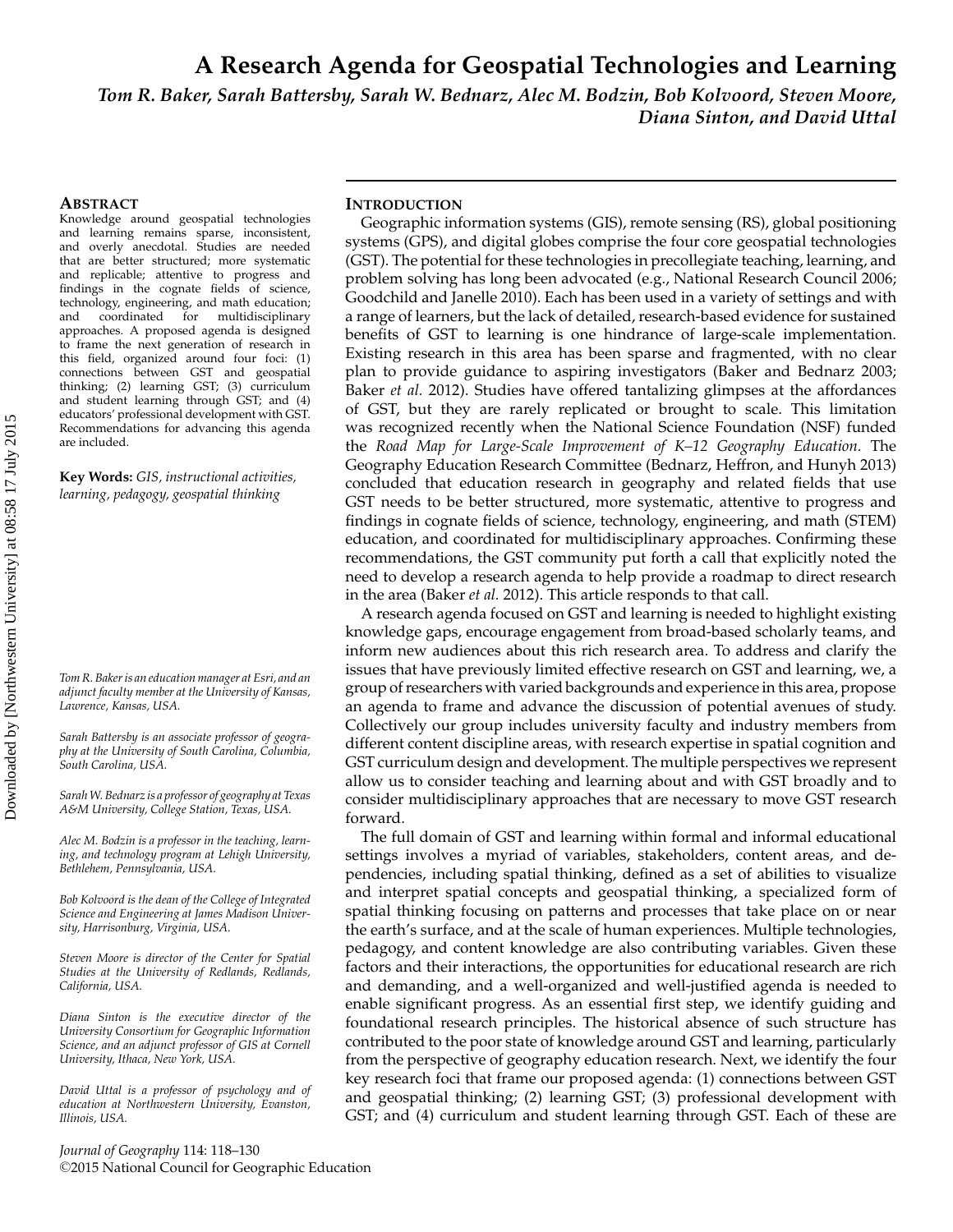discussed in detail, with highlights of existing research and suggestions for the types of research questions that could next be posed. We also discuss the issues of research design and assessment as it applies to GST and learning, as these have been underdeveloped in the past. We conclude with recommendations to advance this research agenda.

#### **GUIDING PRINCIPLES FOR A RESEARCH AGENDA ON GST AND LEARNING**

Drawing from expert guidance (National Research Council 2002), and supplementing from our own collective professional experiences, we began by identifying foundational principles that are needed to realize high caliber research around GST and learning. The framework is deliberately broad because a failure to observe one or more of these principles has contributed to suboptimal outcomes in the past, whether that means results that are uninteresting, unreplicable, overly anecdotal, inaccessible to or unknown by interested scholars in cognate disciplines, or impossible to implement or apply. Thus we grounded our research agenda around a series of guiding principles, detailed below.

#### *Design and Plan for Sound Educational Research*

In 2002 the National Research Council (NRC) prepared a report on the practices of scientific education research in an effort to elevate their output and quality. This report stated that research should focus on significant questions, be designed to build coherent explanations and explicit chains of reasoning, and be replicated and generalized across studies (National Research Council 2002). Unfortunately, a significant amount of research conducted in the past has not met these standards, and that has brought us to where we are today. We concur with the recommendations of this NRC report and further emphasize that GST and learning research may wish to draw from the framework we have proposed here to seek to maximize the likelihood of acceptance, recognition, and implementation, particularly when policy decisions are in question.

#### *Recognize That a Range of Research Types and Approaches Are Needed*

The NRC called for educational research that was sound and robust but avoided specifying or recommending any one type of research methodology over another. In the domain of GST and learning, basic research is needed that focuses on developing education practices (foundational, early-stage, or exploratory, and design and development studies), as well as studies that assess the broad impact of education interventions and strategies (Institute of Education Sciences and National Science Foundation 2013). Both basic and applied research are critical to develop best educational practices. Therefore, we advocate the need to develop fundamental understandings and assessments of spatial abilities as well as measurements of learning outcomes and goals across the domain of geospatial thinking, learning, and use of GST. The assessments may require novel instruments that operate in and provide feedback in near real-time. The approach of design-based implementation research that is meant to be iterative, collaborative, and built from the "persistent problems of practice from multiple stakeholders' perspectives" (Penuel *et al.* 2011, 332) may be an ideal match for classroom-based inquiry involving GST. Furthermore, a research agenda must also extend beyond the classroom to teachers as adult learners of and with GST, for their professional development needs must also be understood and met to increase the likelihood of effective GST learning experiences by students.

#### *Address Contemporary, Current Educational Concerns*

Concurrently, recommendations for research in GST and learning should align with, address, and complement the standards and priorities recognized by broader educational constituencies. For example, currently there is interest in the practices of interpretation and communication of data across disciplines. Recent revisions to the National Geography Standards include expectations that geospatial technologies be used to help students "understand and communicate information" (Geography Standard 1). Similarly, competent use of data also figures prominently in the Next Generation Science Standards (NGSS Lead States 2013). Moreover, the new Common Core State Standards, under which more than 42 million K–12 students and teachers in the United States are operating, stresses *informational texts* accompanied by maps, graphs, tables, charts, and figures (National Governors Association Center for Best Practices and Council of Chief State School Officers 2010). Attention to these recent education reform documents, and others of contemporary interest, should be included in any GST research agenda. Aligning research with current and ongoing activities and policies will increase opportunities for scholars to engage in meaningful, authentic learning environments.

#### *Build From and Design for Multidisciplinary Teams*

In order to build capacity in GST education research, collaborations among a range of disciplines—including the learning, natural, social, and cognitive sciences—must be developed. Single content domain research often fails to adequately address the necessary range of pedagogical, technical, and content knowledge most often associated with GST and learning. For example, in a typical study that examines how students use a GIS to explore a history topic, the existence of confounding variables including how the teacher delivers instructions, or how the data are represented online, can influence students' learning outcomes. Without research that adequately addresses all of these issues, we limit the integration and implementation of research-based evidence into classroom practices.

Shifting to multidisciplinary research teams may produce more robust research designs and outcomes, but this shift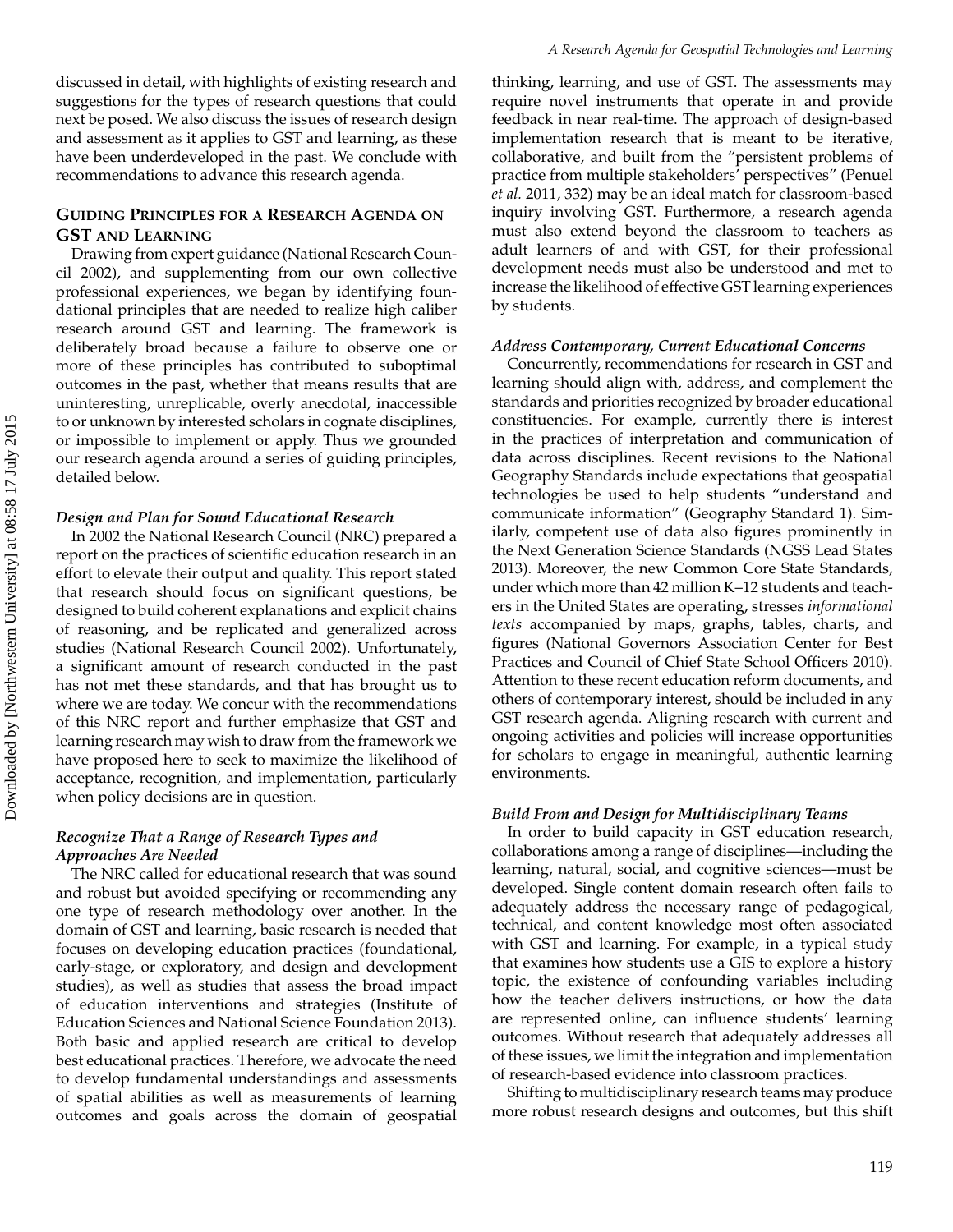| <b>Term or Phrase</b>                   | <b>Definition</b>                                                                                                                                                                                                                                                                                                                                                             | <b>Relevant References</b>                                                  |
|-----------------------------------------|-------------------------------------------------------------------------------------------------------------------------------------------------------------------------------------------------------------------------------------------------------------------------------------------------------------------------------------------------------------------------------|-----------------------------------------------------------------------------|
| Spatial thinking                        | A set of abilities to visualize and interpret location, position,<br>distance, direction, relationships, movement, and change<br>through space. Spatial thinking and reasoning involve<br>cognitive processing of spatial data. This locational,<br>positional, and measurement data is encoded and stored in<br>memory, and can be represented externally by visualizations. | Sinton 2011;<br>Sinton et al. 2013;<br><b>Uttal 2000</b>                    |
| Geospatial thinking                     | A specialized form of spatial thinking that is bound by Earth,<br>landscape, and environmental scales. Geospatial reasoning<br>skills are higher-order cognitive processes that provide a<br>means to manipulate, interpret, and explain information,<br>solve problems or make decisions at geographic scales.                                                               | Bodzin et al. 2014                                                          |
| Fidelity of implementation              | Identifying the critical components of the curriculum innovation<br>and determining if they are present during enactment in the<br>instructional setting.                                                                                                                                                                                                                     | Mowbray et al. 2003                                                         |
| Efficacy design studies                 | Studies that allow for testing of a strategy or intervention under<br><i>ideal</i> circumstances, including a higher level of support or<br>developer involvement than would be the case under normal<br>circumstances                                                                                                                                                        | Institute of Education Sciences and<br>National Science Foundation<br>2013. |
| Design-based implementation<br>research | Research that focuses on implementation, both in the<br>development and initial testing of interventions and in the<br>scaling-up process with the aim of investigating and<br>improving the effective implementation of interventions.                                                                                                                                       | Penuel and Fishman 2012                                                     |

| Table 1. Key terms and phrases relevant for multidisciplinary conversations about GST and learning. |  |
|-----------------------------------------------------------------------------------------------------|--|
|-----------------------------------------------------------------------------------------------------|--|

also introduces terms and ideas that have discipline-specific connotations, a fact that hinders effective cross-disciplinary communication. To avoid ambiguity, we have defined key terms as they are operationalized in our agenda (Table 1). Though it is neither realistic nor practical to enforce singular definitions and terminology across disciplines, until we explain such terms and their applied usage, we will continue to hinder the multidisciplinary conversations we want to foster.

#### *Engage Both Formal and Informal Learning Environments*

As the use of GST slowly expands to diverse learning settings, both formal and informal, we are aware that conducting research studies within authentic K–12 learning environments is challenging. The constraints of the real world of the classroom often stand in opposition to laboratory research practice. These barriers, real or perceived, should be recognized early in the research design process, and incentives must be put in place to effectively bridge the research and practice divide. For example, incorporating outcomes into the research design that are of high value to teachers and administrators, such as materials that are well-correlated with subject standards and likely to have positive impacts on high-stakes testing, is a strategy to create high-profile research opportunities. At the same time, activities involving GST are already more common in informal learning settings, and leveraging these for research may enable more rapid and flexible research projects. For example, geocaching is a merit badge activity in scouting and is also popular in afterschool clubs and could be used as the basis for a GST and mapping study.

#### **THE GST AND LEARNING AGENDA**

A research agenda addressing such broad and rich areas of inquiry requires an organizational framework. We designed four research categories that place broad questions into subfields, and reflect focused themes that have emerged in the past (e.g., Baker and Bednarz 2003). While these categories will inevitably and naturally ebb and flow with changes in education, cognitive theory, and technology, they present a cogent framework for understanding. For each one, we also offer examples of specific research questions that each category might engender (see Tables 2–5). This approach allows us to identify the important distinctions of a category though we realize that in practice it is likely, valid, and necessary for lines of inquiry to cross category boundaries.

#### *Connections between GST and Geospatial Thinking*

Known and envisioned relationships between geospatial technologies and geospatial thinking may be the most fundamental to investigate (National Research Council 2006). Though we are focusing on *geospatial thinking* in this agenda, its connections with the broader concept of *spatial*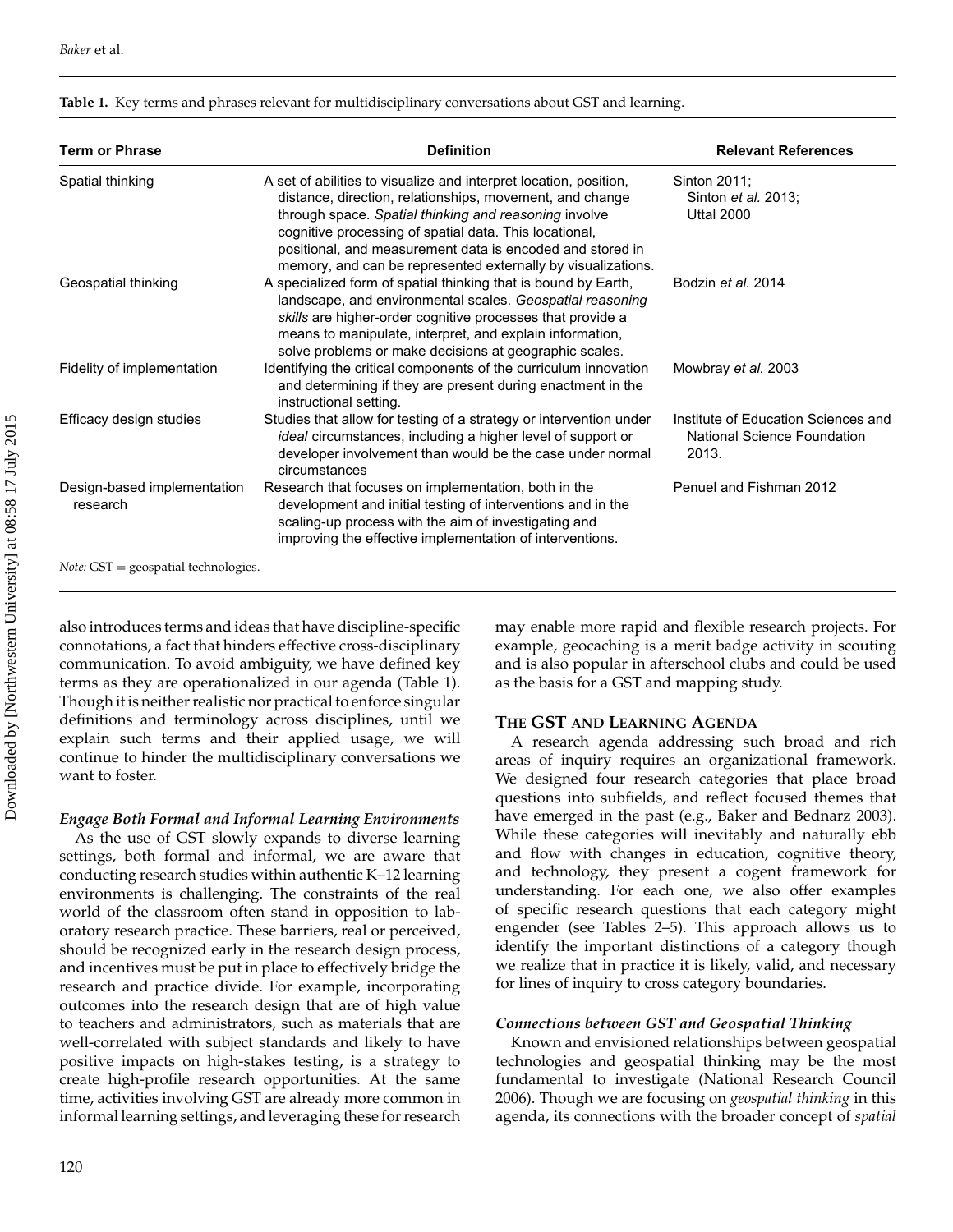*thinking* are essential to appreciate (see Table 1), particularly because the use of GST often involves both geospatial and spatial thinking, concurrently. We suggest that the relation between GST and geospatial thinking is reciprocal in nature. On one hand, basic skills such as defining a problem, posing potential solutions, and interpreting results (Bednarz and Bednarz 2008) are prerequisite skills for the use of GST to solve spatial problems. How well students solve problems across geographic space at different scales, or the extent to which students can transfer their skills from navigating within virtual gaming worlds to navigating with a virtual globe of real geographic space are examples of applied geospatial thinking skills. At this point, we know little of what skills are most relevant or necessary to enhance or develop geospatial thinking skills, nor do we know how varying levels of background knowledge impact the ability to enhance or develop such skills in the first place.

On the other hand, the activity of using GST greatly influences how people think about geospatial information. Maps, charts, graphs, and other geospatial representations bring into view information that would be difficult, if not impossible, to acquire from direct experience in the world. GST facilitates data collection, visualization of spatial relationships, analysis, and filtering or querying of geospatial data, all activities that can be of use in making sense of spatial data and patterns. Learning to think about the world through the mediated perspective that technologies provide may affect geospatial thinking and its development (e.g., Uttal 2000, 2005; Liben, Myers, and Kastens 2008). Numerous researchers have suggested that use of GST for this type of activity can help improve students' spatial thinking abilities (e.g., Albert and Golledge 1999; Hall-Wallace and McAuliffe 2002; National Research Council 2006). However, empirical research in this area has been limited and of a narrow nature, such as a study that focuses on a single class or a one-time GST activity. For example, Marsh, Golledge, and Battersby (2009) found that sixth grade, high school, and college students all struggled with understanding particular spatial concepts that would inform effective GIS use, but such findings have neither been investigated further nor replicated with other students or concepts.

The absence of validated instruments to assess geospatial thinking is a barrier to advancing research around GST and geospatial thinking. Effective evaluation instruments will be able to differentiate between testing students' ability to use GST software correctly and their ability to think geospatially (cf. Marsh, Golledge, and Battersby 2009; Bodzin *et al.* 2014). It is one thing to be able to successfully perform analyses with GST, and entirely another to understand *what* the appropriate analysis method is, *why* it should be used, *how* the results help in understanding a spatial process or pattern, *when* or *how* the same type of spatial analysis could be used in situations without technological support, and whether improvement in spatial thinking ability is actually connected to GST use or other factors. This important topic is discussed further below.

Investigating the relationships between the broad topics of GST and geospatial thinking will require attention to many factors and variables (Table 2). These could include the complexity of GST and its applicability to individual geospatial thinking tasks; the usability of the technology for individual students (by age, grade, or developmental level of the learner); the nature of the learning activity; and the relationships between spatial abilities and geospatial thinking. Especially with classroom-based research, conscientious alignment of GST with defined learning outcomes needs to be demonstrated. Even a well-designed GST activity will be ineffective if it is not appropriate for the learning topic, a result that will further undermine efforts to implement the use of GST in classrooms. Emerging understanding of learning progressions (National Research Council 2007) may help guide investigations on how learners' geospatial thinking evolves over time while a using GST-infused curriculum. The development of a learning progression for geospatial thinking would include an ordering of geospatial concepts that builds toward more sophisticated geospatial understandings and reasoning skills, while providing learning strategies and learning experiences to support student development along the progression. Assessment measures to define students' progress on the learning progression will also need to be included (Huynh, Solem, and Bednarz forthcoming).

#### *Learning about GST*

The second key research focus is on learning about GST. Learning *about* GIS software is distinct from learning about other topics *with* or *through* GIS. This distinction has long been noted (Sui 1995), and continues to be relevant for educational researchers. Both the learning goals (academic-content-oriented versus technical-skill-oriented) and the learning activities of these two approaches are necessarily different. Learning *with* GIS relies on limited interaction with software in order to focus on subjectarea content through problem- or inquiry-based learning. How technology affects the learning of academic content is a fairly well-studied phenomenon, especially among the STEM disciplines (e.g., Lee *et al.* 2010). In contrast, the primary goal of learning *about* GIS is for learners to effectively and responsibly operate the software, frequently with supporting instruction in cartography, database design, and programming. While such goals are common in higher education and professional development, in K– 12 education these goals are uncommon outside career and technical education (CTE) programs. Only very few specialized programs exist otherwise (e.g., the Virginia Geospatial Semester, and the Environmental and Spatial Technologies (EAST) program).

As a field itself, geographic information science has only recently had its knowledge, skills, and practices defined and described (DiBiase *et al.* 2006; DOLETA 2010). These efforts were intended for higher education and workforce audiences, with little direct attention paid to precollegiate educators. To address the occasional inclusion of GIS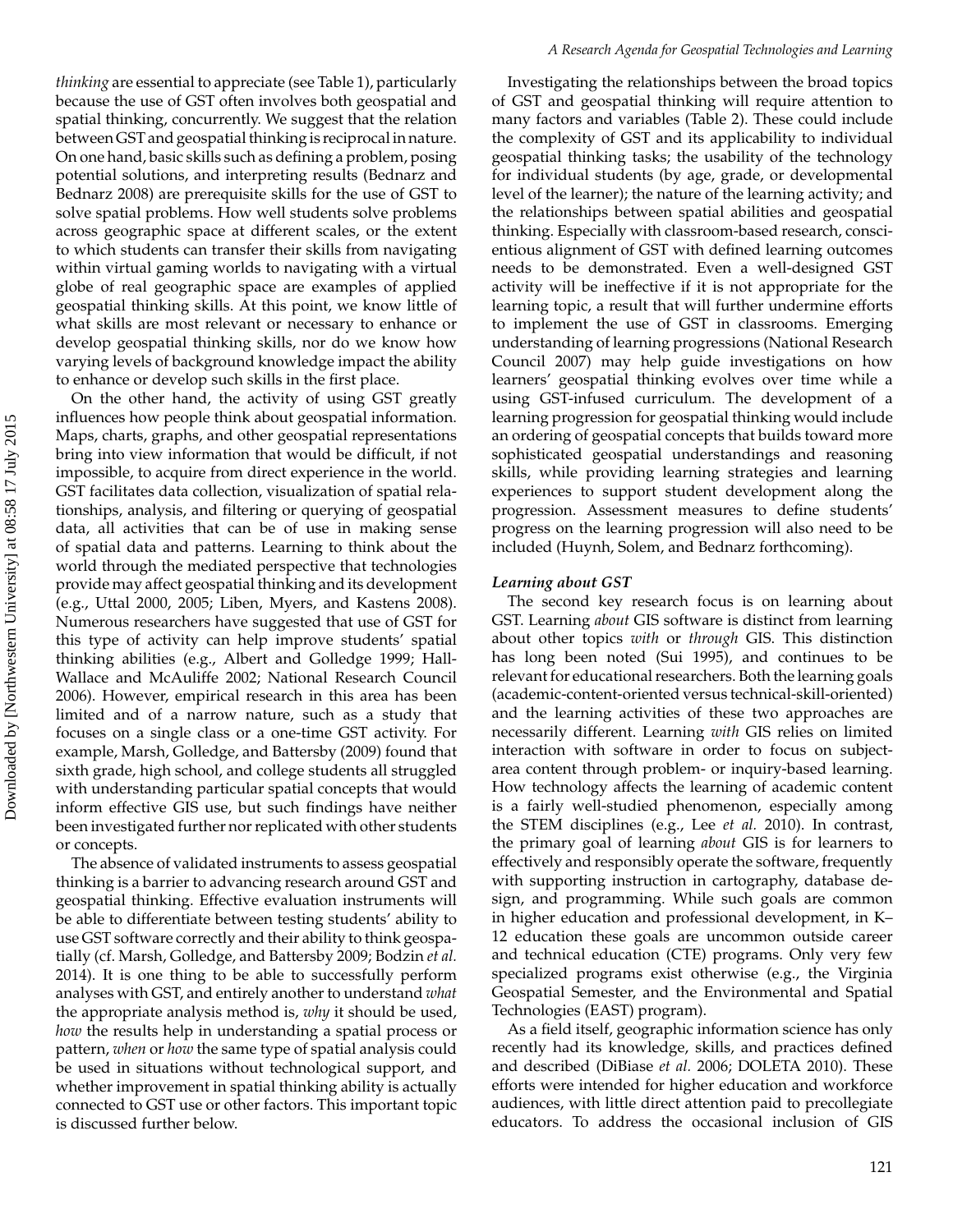#### **Table 2.** Research questions pertaining to GST and geospatial thinking.

**Each of these is designed as an example of the type of question that could be posed by a researcher interested in this category of GST and learning research. This list is not intended to be either comprehensive or exhaustive.**

| 1. Do geospatial technologies facil-<br>itate geospatial thinking and rea-<br>soning, and if so, how? | a. How can we creatively and convergently measure changes in students' spatial thinking<br>skills following the use of geospatial technologies? (e.g., gesture, vocabulary, authentic<br>tasks, etc.)                                                                                                                                                                                                                                             |
|-------------------------------------------------------------------------------------------------------|---------------------------------------------------------------------------------------------------------------------------------------------------------------------------------------------------------------------------------------------------------------------------------------------------------------------------------------------------------------------------------------------------------------------------------------------------|
|                                                                                                       | b. Are there scale dependencies where geospatial technologies are more or less successful<br>at facilitating geospatial thinking and reasoning? When does the technology become<br>necessary for solving certain geospatial problems, as the geographic component is too<br>large, or the problem too complex to solve without technological aid?<br>c. Do some geospatial technologies serve as a "crutch" to limit the need for reliance on the |
|                                                                                                       | cognitive component of spatial thinking? If so, in what situations and why?<br>d. How does the effectiveness of geospatial technologies for facilitating spatial thinking and<br>reasoning vary based on age/grade/developmental level, technological complexity, and<br>learning or teaching method?                                                                                                                                             |
|                                                                                                       | e. What are examples of best practices for successful teaching with geospatial technologies<br>to facilitate development of geospatial thinking and reasoning habits of mind?                                                                                                                                                                                                                                                                     |
| 2. How does geospatial thinking fa-<br>cilitate the ability to use geospa-                            | a. How does spatial problem solving with GIS and other geospatial technologies relate to<br>traditional (psychometric) spatial abilities?                                                                                                                                                                                                                                                                                                         |
| tial technologies?                                                                                    | b. How does prior experience in spatial problem solving influence the learning of new<br>qeospatial technologies?                                                                                                                                                                                                                                                                                                                                 |
|                                                                                                       | c. How do geospatial skills develop and how do they differ in children of different ages?<br>How does this inform the understanding or use of geospatial technologies?                                                                                                                                                                                                                                                                            |
| 3. What factors affect geospatial<br>learning and can influence the                                   | a. What are the connections between spatial thinking, as typically studied by psychologists<br>as spatial abilities, and geospatial thinking?                                                                                                                                                                                                                                                                                                     |
| impact of geospatial technologies<br>to promote learning?                                             | b. How could geospatial thinking habits of mind be operationalized? What are these habits of<br>mind? What are their indicators? How do they develop? What are the roles of geospatial<br>technology in enabling and supporting them?                                                                                                                                                                                                             |
|                                                                                                       | c. What roles do movement, gesture, and verbal expression play in priming elementary<br>children's brains to understand spatial relationships and concepts in later grades?                                                                                                                                                                                                                                                                       |
|                                                                                                       |                                                                                                                                                                                                                                                                                                                                                                                                                                                   |

*Note*: GST = geospatial technologies; GIS = geographic information systems.

in CTE state standards (e.g., Kansas, Florida, Virginia), teachers are left to modify the instructional sequences and range of content used in higher education or professional training programs, or rely on tutorial books designed by commercial software companies for K–12 audiences. No published research exists on how effective learning is in these situations.

In fact, we have little information or guidance on best practices for how younger students learn GIS and other GST, and this leaves many areas open for research (Table 3). Some scholars suggest that GST learning benefits from informed sequencing of content (Howarth and Sinton 2011), while other studies indicate that software use should only follow traditional instruction of certain spatial principles (Golledge, Marsh, and Battersby 2008; Marsh, Golledge, and Battersby 2009). Yet empirical research to support these ideas is limited in scope and scale. Within research that involves student use of software, scholars have focused on spatial thinking skills (Nielson, Oberle, and Sugumaran 2011) or map interpretation skills (Shin 2006) as learning outcomes, rather than the acquisition of GST knowledge itself. Meanwhile, an emerging area for research is how Web-based delivery platforms affect learning (Milson and Earle 2007; Songer 2010), important questions given the move towards cloud-based GST technologies, and yet another factor to be considered.

#### *Professional Development and GST*

Understanding how GST learning happens for students is closely aligned with the next category, how teachers learn GST through professional development (PD). Within this area, educational researchers have been more active overall. In localized PD settings, investigators have reported that individualized teacher support, use of local data and localized problem scenarios, and administrative commitment, have been critical to GST professional development (see McClurg and Buss 2007; Penuel *et al.* 2007; Baker, Palmer, and Kerski 2009; Trautmann and MaKinster 2010, 2014; Moore *et al.* 2014). Curriculum materials can be designed to influence teacher decision making by conveying instructional practices, providing appropriate content materials, or providing pedagogical implementation ideas (Davis and Krajcik 2005;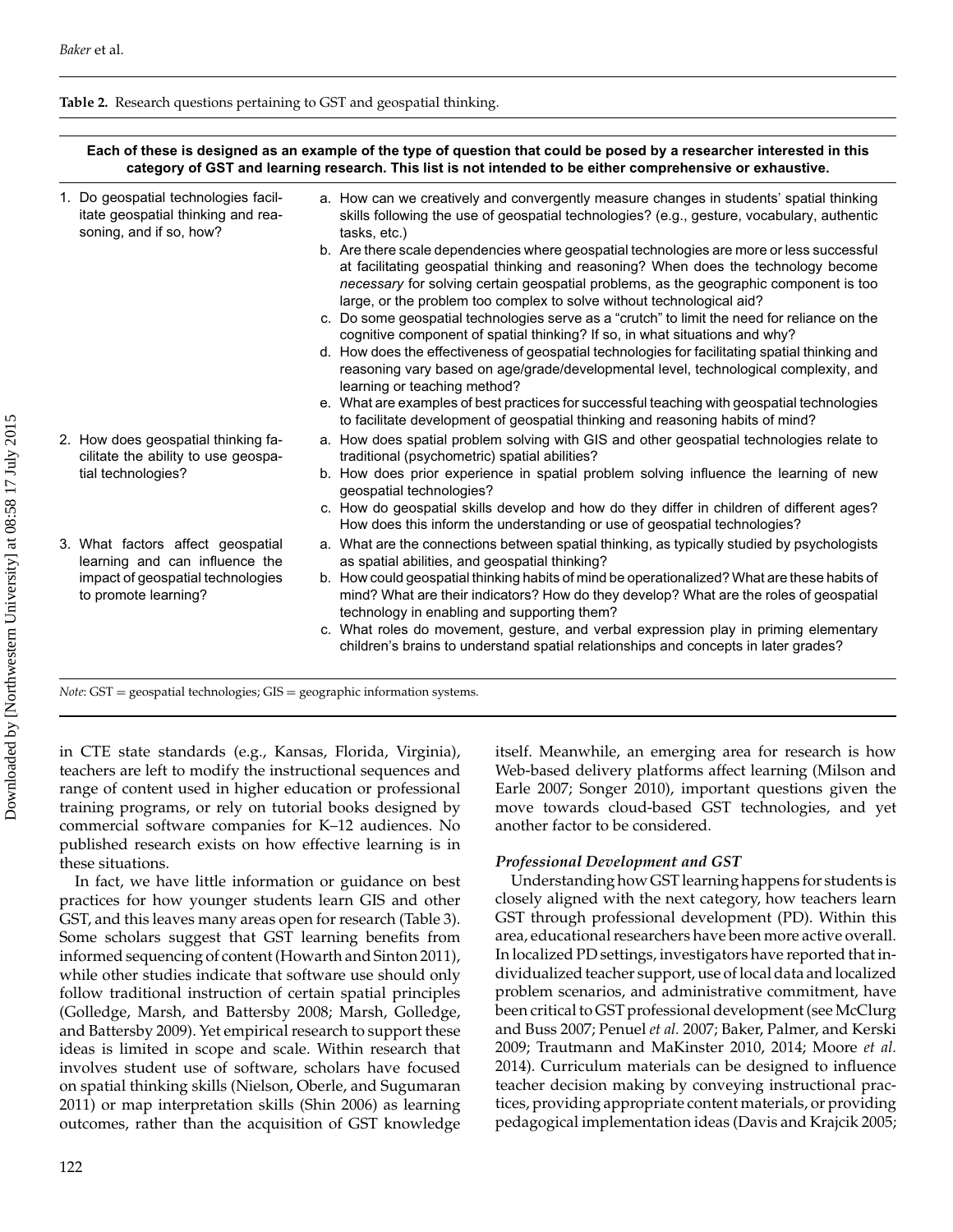**Table 3.** Research questions pertaining to learning GST by precollegiate students.

**Each of these is designed as an example of the type of question that could be posed by a researcher interested in this category of GST and learning research. This list is not intended to be either comprehensive or exhaustive.**

- 1. Is there an optimal sequence of content, skills, or technology tools to learn GST?
	- a. What are the appropriate skills to be considered?
	- b. How does the optimal sequence vary with different learners, contexts, or GSTs themselves?
	- c. Are there specific instructional models, sequences, or scaffolding support associated with optimal learning sequences?
	- What strategies can accelerate learning fundamental GST skills, thereby allowing learners to spend more instructional time on geospatial data analysis and visualization?
- e. Is there a collection of pre-GIS skills, based in spatial concepts, that would facilitate GIS learning?
- 2. What factors or variables affect the learning of GST?
	- a. How do learners with individual differences (such as learning disabilities, sight-impairment, English-language learners) learn GST? What instructional supports are needed?
	- b. How does the context of use impact learning about GST?
	- c. Can GST-based "problems" be organized, sequenced, or distilled into constituent parts to facilitate more effective or transferable GST skills?
- 3. How does learning to use GST inform or develop geospatial thinking?
- *Note*: GST = geospatial technologies; GIS = geographic information systems.

Davis and Varma 2008). PD that integrates GST within curriculum materials that are educative for teachers (Davis and Krajcik 2005) have been found to support science teachers' professional growth related to their geospatial science pedagogical content knowledge during curriculum enactment (Bodzin, Peffer, and Kulo 2012; Kubitskey *et al.* 2014).

However, the existing literature base on PD with GST documents primarily small-scale efficacy design studies that have investigated PD implementation over extended periods of time with ongoing technological support, hybrid models of online and face-to-face learning, and curricular flexibility (Moore *et al.* 2014; Trautmann and MaKinster 2014). Peer coaching, practice teaching with students, and developing coherence with district educational goals and teachers' personal PD goals have also been shown to be effective tactics (Penuel*et al.* 2007; Conover, Kermish-Allen, and Snyder 2014; Stylinski and Doty 2014), as is having the content be relevant for students (Coulter 2014), but again, in small-scale studies with limited implementation opportunities. As is often the case, more and larger-scale efficacy studies are needed to determine the effectiveness of these practices, including research to uncover how the efficacy of each practice varies across different content areas, teacher experience with GST, grade levels, and student populations; and examine how research-based PD in GST applied to disciplinary-based content areas can best impact student learning. Possible specific questions are noted in Table 4.

Furthermore, successful use of GST in education requires that teachers have a strong understanding of relevant content knowledge, geospatial software applications, data analysis techniques, and pedagogical implementation strategies that meet the needs of students (Coulter 2014).

Some teachers have not had adequate or effective PD experiences to combine these skills and knowledge and therefore fall short when they attempt to implement curricula that use GST to promote core content learning and the development of geospatial thinking skills (Bodzin, Peffer, and Kulo 2012). Comprehensive PD frameworks that take into account a full range of technological, pedagogical, and content knowledge (TPCK) (Mishra and Koehler 2006; Koehler and Mishra 2009) are a logical place to start. Peffer, Bodzin, and Kulo (2010) added geospatial science and created the GS-TPCK; originally designed for science instructors, its framework can easily be modified for other core disciplines where instruction with GST is likely to be found, such as the social sciences. More research in the field is needed to investigate how to use frameworks such as TPCK in different professional development models, and to examine which teacher learning experiences may best support their use of GST with students.

#### *Curriculum and Student Learning with GST*

The fourth research category identifies key research questions related to curriculum design, implementation, and student learning *with* or *through* GST (versus learning *about* GST, discussed earlier). Little of the current K–12 classroombased GST use is in the form of a coherent, disciplinarybased, GIS-integrated curriculum that facilitates empirical research on either content learning or geospatial thinking skills (Barnett *et al.* 2010). Published research studies have typically been exploratory, smaller-scale efficacy studies associated with GST-supported curricula ranging from a few learning activities to a few weeks' worth of implementation (Hall-Wallace and McAuliffe 2002; Baker and White 2003; Kerski 2003; Patterson, Reeve, and Page 2003;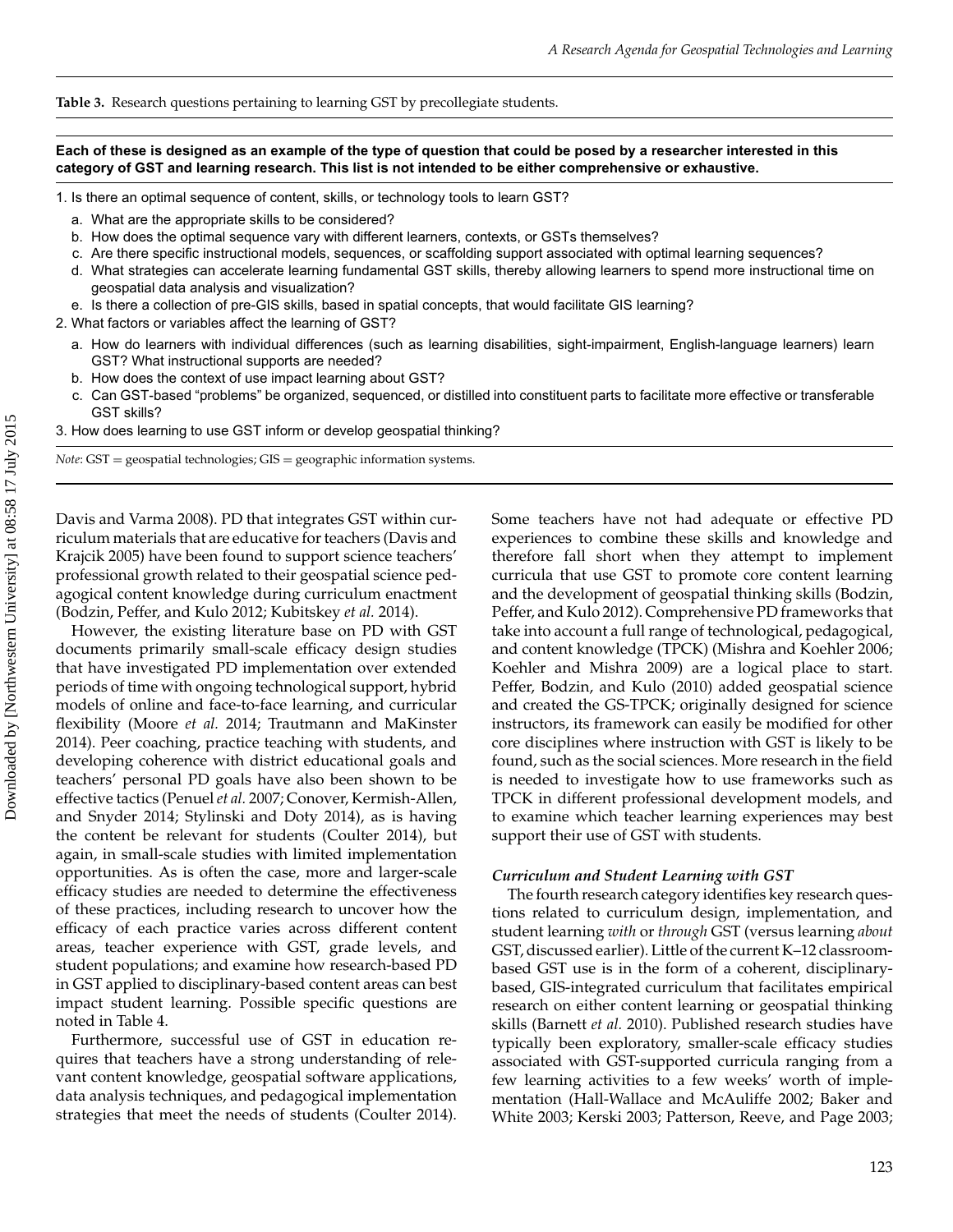**Table 4.** Research questions related to professional development and policy with regard to the use of geospatial technologies (GST) in education.

#### **Each of these is designed as an example of the type of question that could be posed by a researcher interested in this category of GST and learning research. This list is not intended to be either comprehensive or exhaustive.**

- 1. What technological, pedagogical, and/or content knowledge (and all combinations) is required for teachers to effectively use GST?
	- a. Does the use of GST in different content areas require different technological pedagogical content knowledge (TPCK)?
	- b. Do different GSTs require different technological pedagogical content knowledge (TPCK)?
- 2. What are the best practices in providing professional development for GST in education to teachers?
	- a. Do these vary by content area, prior experience with GST, grade level, student population, teacher background and experience?
	- b. How can PD embedded within curriculum with geospatial technologies be designed to effectively promote the geospatial TPCK of teachers?
- 3. Are GSTs effective in the context of project-based curriculum or inquiry-based investigations?
- 4. Are there different PD models and modalities that effectively use GST to support both teacher and student learning?
- 5. What designs and implementation of instructional sequences using GST will enable students to make connections to larger and more complex problems and/or issues?
- 6. Are there designs that support teachers' development of students' geospatial thinking and analysis skills, construction of explanations from geospatial data, and ability to support claims with geospatial data (Bodzin, Peffer, and Kulo 2012; MaKinster, Trautmann, and Barnett 2014).

*Note*: GST = geospatial technologies; PD = professional development ; TPCK = technical pedagogical content knowledge.

Weigand 2003; Shin 2006; Doering and Veletsianos 2007; Milson and Earle 2007; Lee and Bednarz 2009; Perkins *et al.* 2010; Bodzin 2011; Ebenezer, Osman, and Ebenezer 2011; Goldstein and Alibrandi 2013). Many of these studies lack theoretical descriptions of the instructional model and key design principles used in the curriculum design, gaps that limit the reliability and replicability of their conclusions. Larger-scale efficacy or effectiveness studies that examine the impact of GST-integrated curriculum models or design principles on students' content learning or geospatial thinking skills will provide much more useful and implementable knowledge, especially as applied to core disciplinary areas. We also call for studies to investigate different GST interfaces and different uses of data visualizations to understand how to best design GST to promote learners' geospatial thinking and reasoning.

Reform-based curricula, such as those that integrate GST in learning, are viewed by many as an important mechanism for change in education. The curriculum impacts what teachers do, and therefore, what students learn. When teachers implement reform-based curriculum materials, variations with regard to fidelity can occur that may or may not be beneficial to the students' learning (Penuel and Means 2004; Fogleman, McNeill, and Krajcik 2011; Lynch, Pyke, and Grafton 2012). That is, when a teacher adopts a GST-integrated curriculum, he or she has decided that this instructional learning activity is best suited to achieve the desired student learning goals. Such decisions are guided by a teacher's instructional beliefs, intentions, pedagogical implementation skills, and teaching goals (Tarr *et al.* 2008). To promote the geospatial understandings of teachers, curriculum and curriculum supports can be developed to enhance their capacity to effectively use GST. For example, some studies have focused on professional development initiatives to help teachers learn to integrate GST into existing curriculum (e.g., Wilder, Brinkerhoff, and Higgins 2003; Trautmann and MaKinster 2010; Hagevik 2011; MaKinster, Trautmann, and Barnett 2014). Future research studies are needed to understand which types of pedagogical implementation supports may help teachers more effectively implement successful pedagogical approaches to promote student geospatial thinking skills.

To date, we know little about how teachers enact a GST-integrated curriculum (e.g., Kulo and Bodzin 2013). In the future, studies that collect observational data with fidelity of implementation protocols will provide a more comprehensive measure of how teachers adhere to instructional models or important design principles of this type of curriculum. Such information will contribute important insights with regard to the pedagogical strategies that enable geospatial thinking and reasoning skills applied to core disciplinary ideas. Of course, we therefore must learn first what those pedagogical strategies *are* before we can turn to how they are being implemented. Table 5 lists several exemplar questions regarding these topics related to curriculum and student learning with GST.

#### *Research Design and Assessment*

In the previous sections, we discussed a research agenda focused on a series of questions. Here we examine *how* these questions might be addressed, that is, the research designs and instruments that will help move the agenda forward. We again assert one of our guiding principles: the deep need for all research in this arena to be conducted following the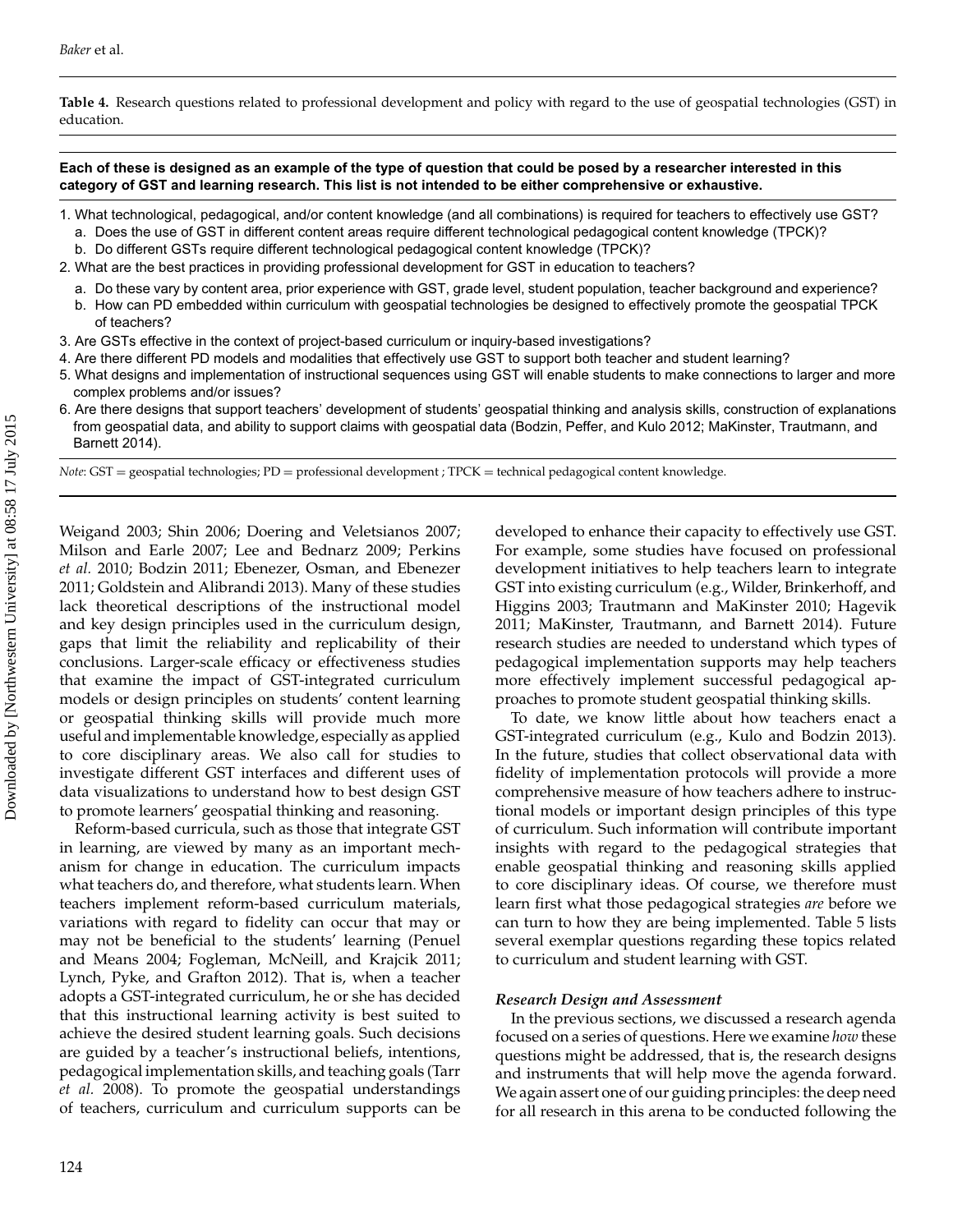#### **Table 5.** Research questions pertaining to curriculum design, implementation, and student learning.

**Each of these is designed as an example of the type of question that could be posed by a researcher interested in this category of GST and learning research. This list is not intended to be either comprehensive or exhaustive.**

| 1. How do geospatial knowledge,<br>skills, and practices evolve across<br>learners? | a. How is the development of geospatial knowledge, skills, and practices different across<br>content areas and disciplines?<br>b. How does the development of geospatial knowledge, skills, and practices vary across                                                                                                  |
|-------------------------------------------------------------------------------------|------------------------------------------------------------------------------------------------------------------------------------------------------------------------------------------------------------------------------------------------------------------------------------------------------------------------|
|                                                                                     | individuals, settings and time?<br>c. Which geospatial tasks (see Golledge, Marsh, and Battersby 2008) and spatial primitives are<br>developmentally appropriate for curriculum inclusion across different age levels of learners?                                                                                     |
|                                                                                     | d. How much use (duration, intensity, format, context, etc.) of GST is enough to provide a<br>measurable learning gain (in the context area of interest)?                                                                                                                                                              |
|                                                                                     | e. How does the learning context matter? How do learning gains in the areas of geospatial<br>thinking and reasoning skills differ when the use of GST is in the context of a content area<br>versus simply learning the tool?                                                                                          |
|                                                                                     | f. How can we optimally design GST interfaces to promote learners' geospatial thinking and<br>reasoning with mobile learning devices?                                                                                                                                                                                  |
|                                                                                     | g. What are the hierarchies or linkages between different aspects of spatial thinking? How is<br>spatial thinking developed; do we see progressions in different aspects of spatial thinking<br>across age and grade levels? Do these match with the expectations set out in the standards<br>across STEM disciplines? |
| 2. What are best practices for the                                                  | a. What designs effectively promote student content learning?                                                                                                                                                                                                                                                          |
| design of curriculum and                                                            | b. What designs effectively promote geospatial thinking and reasoning skills?                                                                                                                                                                                                                                          |
| instructional strategies that use<br>GST?                                           | c. What are the essential geospatial tasks and processes needed to support critical thinking<br>or geospatial thinking and reasoning at a grade level or in a subject area?                                                                                                                                            |
|                                                                                     | d. What aspects of a geospatial task or analytical process are most valuable to learners?                                                                                                                                                                                                                              |
|                                                                                     | e. What variations in curriculum enactment occur when teachers implement geospatial<br>technologies-embedded curriculum and how do these variations relate to student's<br>geospatial thinking and reasoning achievement?                                                                                              |
|                                                                                     | f. What instructional design features and implementation strategies provide motivational<br>contexts for learning with GST?                                                                                                                                                                                            |
| 3. How do geospatial knowledge,<br>skills, and practices evolve across              | a. How is the development of geospatial knowledge, skills, and practices different across<br>content areas and disciplines?                                                                                                                                                                                            |
| learners?                                                                           | b. How does the development of geospatial knowledge, skills, and practices vary across<br>individuals, settings, and time?                                                                                                                                                                                             |
|                                                                                     |                                                                                                                                                                                                                                                                                                                        |

*Note*: GST = geospatial technologies; STEM = science, technology, engineering, and math.

guidelines of sound scientific education research (National Research Council 2002). Research in education related to GST must be evidence-based; link to relevant theory; use appropriate and effective methods; provide a detailed, coherent chain of reasoning to link evidence to theory; describe procedures in sufficient detail to allow replication; be generalizable in a range of settings and populations; and exhibit scholarship through dissemination, peer review, and public scrutiny. These characteristics are both aspirational and essential for the next generation of research around GST and learning to be of higher quality than the last. Of course this is relevant not only for GST educational research, but throughout geography as a whole (Keenan and Fontaine 2012).

Determining the most appropriate and effective methods of research is particularly important in emerging fields of inquiry such as this one, when there are few traditions to follow in terms of methodologies. The goals of a study should be matched with the most efficacious research methods. Education research can broadly serve three purposes: (1) foundational, early stage, exploratory research; (2) design and development research; and (3) efficacy, effectiveness, and scale up research (Institute of Education Sciences and National Science Foundation 2013). Each purpose suggests different genres of research, with varying empirical or theoretical justifications, appropriate research designs, and expectations for the types of evidence that are valid.

The purposes of research suggest a trajectory to accumulate a body of evidence. For example, in our context, foundational research will focus on discovering fundamental knowledge about learning with and about GST, "advancing the frontier" of our understandings, and developing new theory. Early stage, exploratory research will further examine these findings to investigate relationships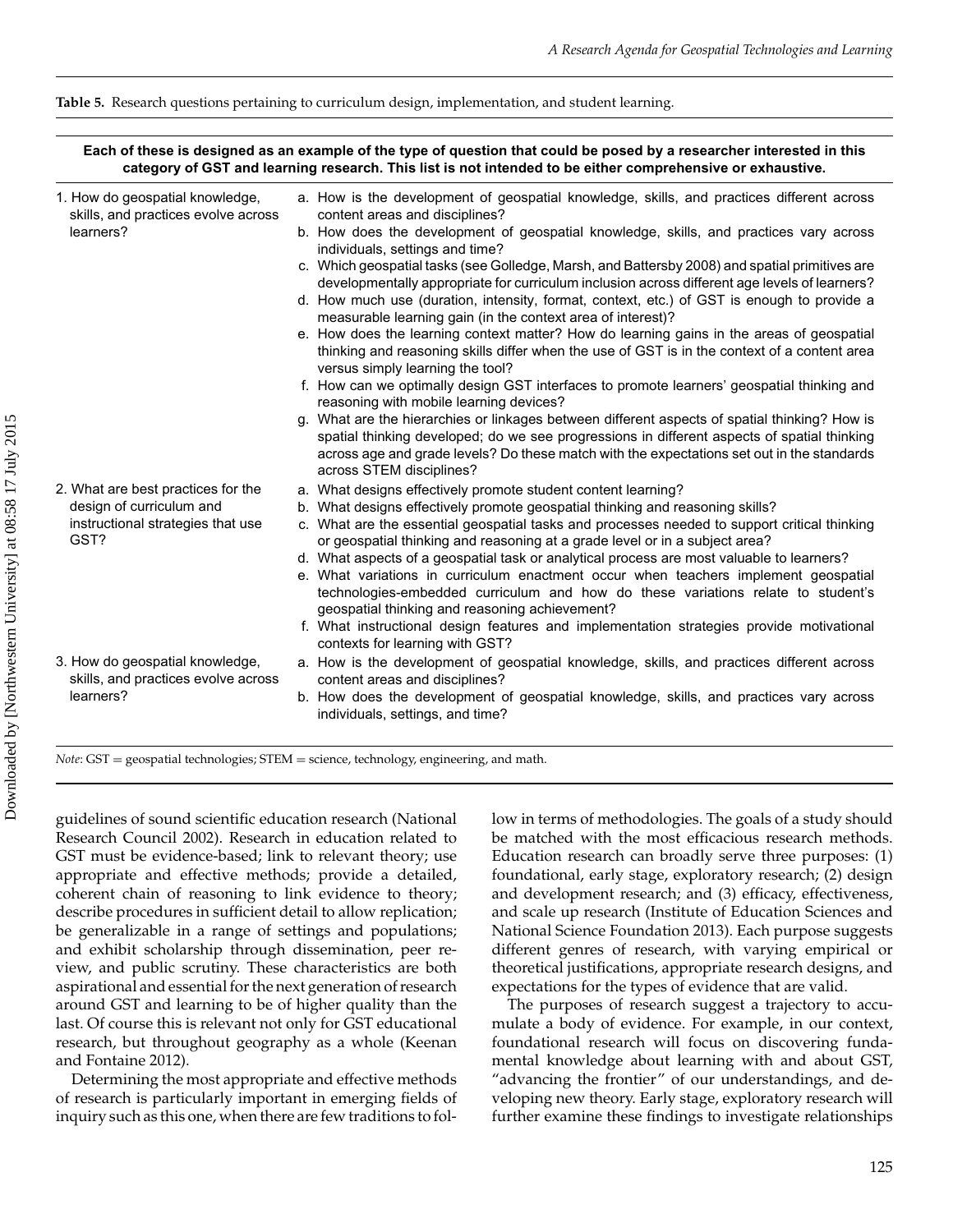and build more elaborate theoretical constructs. Design and development research will build on previous work to construct and iteratively test interventions and strategies such as different geospatial curriculum models or teaching methods to contribute to the development of practical theory and tools (Penuel *et al.* 2011). Finally, so-called impact research will examine the question of what works, where, why, and with what supports. Will a geospatial technology curriculum, teaching strategy, or intervention that is successful in suburban Denver be equally effective in inner city Philadelphia? Can the strategy be scaled up and not lose efficacy? Education research is not linear, however, and each type of study can contribute to understandings forwards and backwards by accumulating rich and detailed evidence.

No matter what purpose or research design is selected, the instruments used in the project must be reliable and valid. As described earlier, we lack a range of implicit and explicit instruments and approaches to measuring geospatial learning. This is especially important with regard to the broad GST and learning research agenda that we propose. Previous studies have had to rely on generic spatial thinking assessments derived largely from psychology, such as mental rotation or card folding tests, which may be misaligned and inappropriate for assessment of geospatial thinking. Other research has used GST-specific assessments such as the Spatial Thinking Abilities Test (STAT) (Lee and Bednarz 2012) and Spatial Habits of Mind (SHOM) (Kim and Bednarz 2013), or specific "close" outcome measures (Ruiz-Primo *et al.* 2002) of content knowledge assessments (e.g., Demirci 2008; Huynh 2009; Hagevik 2011). Bodzin (2011) and Huynh and Sharpe (2013) also applied measures of geospatial thinking and reasoning to specific content areas, including geographical knowledge. However, some of these instruments exist only in a prototype, formative stage, and have yet to be statistically validated. Equally important for this agenda, instruments and approaches to assessment that are designed within the context of a single discipline are unlikely to become known to other research stakeholders. Thus we experience an unnecessary and unhelpful duplication of efforts that further undermines the interest in building up a longer history of instrument use and validation.

#### **RECOMMENDATIONS AND CONCLUSIONS**

In summary, we suggest a research agenda focused on four interrelated, connected, yet discrete, areas of investigation: the connections between GST and geospatial thinking; how GST are learned in different contexts and by a range of individuals; what curriculum designs and materials facilitate learning; and how to prepare educators to implement GST, that is, professional development. Unless a significant paradigm shift takes place in the field of GST education research, we will continue to plod along with incomplete, fragmented, and inconclusive findings. With each passing decade a new article will plead for more data and evidence,

but real and enduring progress will continue to be difficult. Research in this area is riddled with unknowns, a lack of exemplars, and the inherent challenge of disentangling the technology/pedagogy/content knowledge that this field presents (Doering *et al.* forthcoming). Further, the many bureaucratic and administrative hoops required to access students in classrooms, as well as the lack of familiarity across the relevant content disciplines, have both limited progress.

This can, however, be an ideal time to invigorate, restructure, and refocus the field of research for GST and learning. New tools such as online and mobile GIS platforms have eased the use of technology for students and teachers, while other online resources have also enabled and facilitated collaborative and multidisciplinary research itself, whether it is to help diverse scholars communicate or make it easier to find and access their published research. Establishing new lines of research that are connected with the Common Core State Standards, the Next Generation Science Standards, and the Geography for Life Standards is timely and will leverage the higher public profile of these.

The opportunity is ripe, and certain steps can be realized soon to help reach these ambitious outcomes. In this rich field of GST and learning, multidisciplinary stakeholders lack the type of infrastructure that might otherwise support disciplinary-specific scholars. We recommend that such infrastructure support all stages of the research cycle, from developing and forming partnerships, designing innovative and well-grounded research proposals, identifying funding opportunities and increasing the likelihood of writing successful proposals, conducting informed and robust research with appropriate and effective tools of measurement and assessment, and disseminating results in ways that will reach the relevant audiences and encourage implementation.

Focused efforts to develop and validate geospatial thinking instruments are a high priority task. As noted earlier, instruments must match the types of research being conducted, and with the range required by this agenda we envision a need for several developments, including:

- Tests of basic spatial ability essential in foundational
- research; Content knowledge and geospatial skills assessments linked to specific curriculum interventions and teaching/learning goals to meet the needs of design and
- development research;<br>• Content learning measures (including standardized assessments) and authentic problem-solving tasks that involve geospatial thinking and reasoning that can be used in formal and informal contexts by educators as well as researchers for efficacy, effectiveness, and scale-up research endeavors.

Scholars from the range of disciplines interested in GST education will benefit from learning about relevant research that too often remains unfamiliar and inaccessible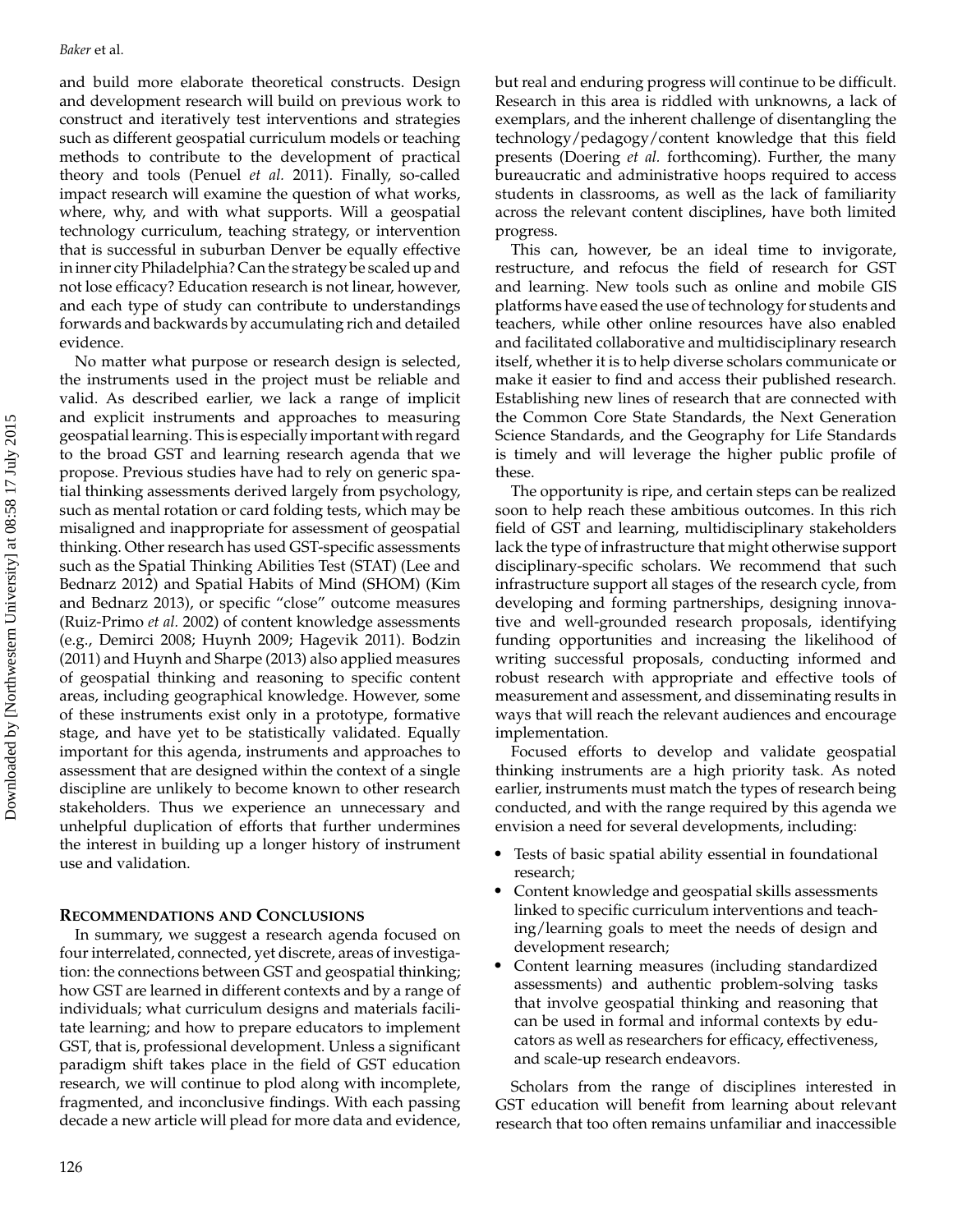behind disciplinary doors. An interactive and open research database would help both junior and senior scholars as they seek to design their research and align it with guidelines, and build systematically on previous studies. Building an informal but robust lexicon of GST educational research terminology, with shared vocabulary (e.g., see Table 1), is a launching step to encourage transdisciplinary conversations. Eventually, a new open-access, peer-reviewed journal may be a desirable solution.

One entity that could support such an outcome is a comprehensive, virtual *Center* for research on geospatial technology in education, to sustain and enable the diverse and sometimes fragile research threads. Having a central *hub* would allow and facilitate the networking and community building that must take place between scholars from the learning sciences, geography, instructional design, STEM disciplines, cognitive sciences, and the many other fields interested in GST questions. As a step in this direction, strategically partnering with the recently-launched National Center for Research in Geography Education (NCRGE) may be one approach for research dissemination, reporting, and data sharing. Presenting a united and coordinated front, with clear and tangible deliverables needed now—in the form of assessment instruments, for example may aid in obtaining competitive research funding, another critical need for this field.

This research agenda, drafted by a multidisciplinary team of scholars, is indicative of the type of publication that such a Center would be able to support: one that is dynamic and informed by knowledge being regularly accrued by diverse and engaged scholarly communities. Better knowledge around GST and learning is the type of novel scholarship that spans several areas of twenty-first century education and deserves the dedication and commitments that this research agenda will demand. In fact, the more we learn, the more we see GST playing a central and critical role in twenty-first century learning. Yet within educational research, no one discipline "owns" GST, which has meant an absence of steady attention and supportive research infrastructure around it. One need only look around the world today to see that better understanding of the relationships between GST and learning are too important to allow such oversights to continue.

#### **ACKNOWLEDGMENT**

Portions of this work were supported by the Spatial Intelligence and Learning Center (National Science Foundation Grant SBE0541957).

#### **REFERENCES**

Albert, W. S., and R. G. Golledge. 1999. The use of spatial cognitive abilities in geographic information systems: The map overlay operation. *Transactions in GIS* 3 (1): 7–21.

- Baker, T. R., and S. W. Bednarz. 2003. Lessons learned from reviewing research in GIS education*. Journal of Geography* 102 (6): 231–233.
- Baker, T. R., J. J. Kerski, N. T. Huynh, K. Viehrig, and S. W. Bednarz. 2012. A call for an agenda and center for GIS education research. *Research in Geographic Education Online* 2 (3): 254–288.
- Baker, T. R., A. M. Palmer, and J. J. Kerski. 2009. A national survey to examine teacher professional development and implementation of desktop GIS. *Journal of Geography* 108 (4): 174–185.
- Baker, T. R., and S. H. White. 2003. The effects of G.I.S. on students' attitudes, self-efficacy, and achievement in middle school science classrooms. *Journal of Geography* 102 (6): 243–254.
- Barnett, M., M. Houle, S. Mark, E. Strauss, and E. Hoffman. 2010. Learning about urban ecology through the use of visualization and geospatial technologies. *Journal of Technology and Teacher Education* 18 (2): 285–313.
- Bednarz, S. W., and R. S. Bednarz. 2008. Spatial thinking: The key to success in using geospatial technology in the social studies classroom. In *Digital Geography: Geospatial Technologies in the Social Studies Classroom*, ed. A. J. Milson and M. Alibrandi, pp. 249–270. Charlotte, North Carolina: Information Age Publishing.
- Bednarz, S. W., S. Heffron, and N. T. Huynh, eds. 2013. *A Road Map for 21st Century Geography Education: Geography Education Research* (A report from the Geography Education Research Committee of the Road Map for 21st Century Geography Education Project). Washington, D.C.: Association of American Geographers.
- Bodzin, A. 2011. The implementation of a geospatial information technology (GIT)-supported land use change curriculum with urban middle school learners to promote spatial thinking. *Journal of Research in Science Teaching* 48 (3): 281–300.
- Bodzin, A., T. Peffer, and V. Kulo. 2012. The efficacy of educative curriculum materials to support geospatial science pedagogical content knowledge. *Journal of Technology and Teacher Education* 20 (4): 361–386.
- Bodzin, A., Q. Fu, V. Kulo, and T. Peffer. 2014. Examining the enactment of a geospatial curriculum design approach on students' geospatial thinking and reasoning. *Journal of Science Education and Technology* 23 (4): 562–574.
- Conover, S., R. Kermish-Allen, and R. Snyder. 2014. Communities for Rural Education, Stewardship and Technology Program (CREST): A rural model of teacher professional development. In *Teaching Science and Investigating Environmental Issues with Geospatial Technology: Designing Effective Professional Development for Teachers*, ed. J. G. MaKinster, N. M. Trautmann, and M. Barnett, pp. 139–152. Dordrecht, The Netherlands: Springer.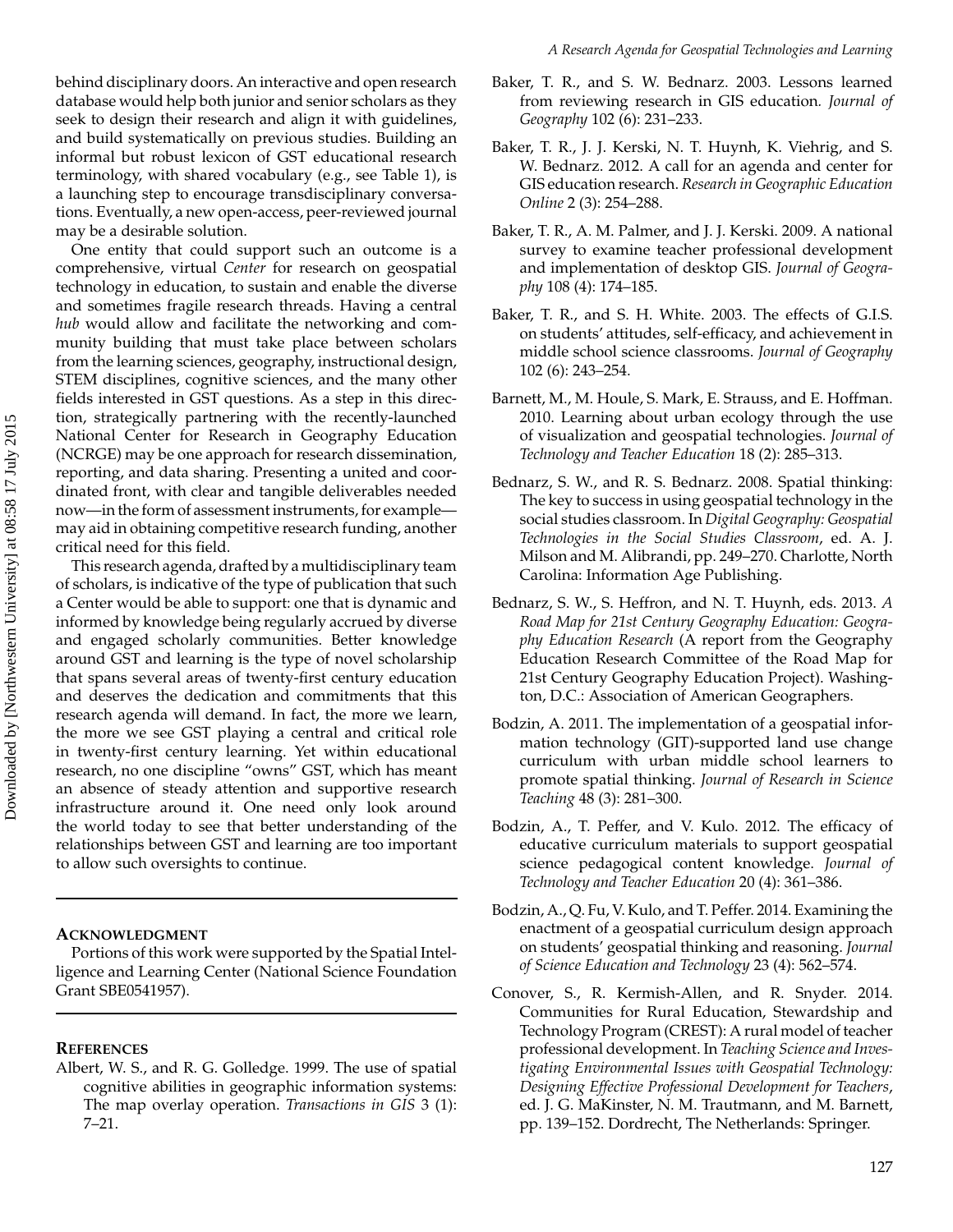*Baker* et al.

- Coulter, B. 2014. Moving out of flatland: Toward effective practice in geospatial inquiry. In *Teaching Science and Investigating Environmental Issues with Geospatial Technology: Designing Effective Professional Development for Teachers*, ed. J. G. MaKinster, N. M. Trautmann, and M. Barnett, pp. 398–423. Dordrecht, The Netherlands: Springer.
- Davis, E. A., and J. S. Krajcik. 2005. Designing educative curriculum materials to promote teacher learning. *Educational Researcher* 34 (3): 3–14.
- Davis, E. A., and K. Varma. 2008. Supporting teachers in productive adaptation. In *Designing Coherent Science Education: Implications for Curriculum, Instruction, and Policy*, ed. Y. Kali, M. Linn, and J. E. Roseman, pp. 94– 122. New York: Teachers College Press.
- Demirci, A. 2008. Evaluating the implementation and effectiveness of GIS-based application in secondary school geography lessons. *American Journal of Applied Sciences* 5 (3): 169–178.
- DiBiase, D., M. DeMers, A. B. Johnson, K. Kemp, B. P. Plewe, and E. A.Wentz. 2006. *The Geographic Information Science and Technology Body of Knowledge*. Washington, D.C.: Association of American Geographers.
- Doering, A., S. Koseoglug, C. Scharberg, J. Henrickson, and D. Lanegran. Forthcoming. Technology integration in K–12 geography education using TPACK as a conceptual model. *Journal of Geography*.
- Doering, A., and G. Veletsianos. 2007. An investigation of the use of real-time, authentic geospatial data in the K–12 classroom. *Journal of Geography* 106 (6): 217–225.
- DOLETA. 2010. Geospatial technology competency model. http: //www.careeronestop.org/competencymodel/ pyramid.aspx?GEO = Y (accessed May 2014).
- Ebenezer, J., N. K. Osman, and D. L. Ebenezer. 2011. Engaging students in environmental research projects: Perceptions of fluency with innovative technologies and levels of scientific inquiry abilities. *Journal of Research in Science Teaching* 48 (1): 94–116.
- Fogleman, J., K. L. McNeill, and J. Krajcik. 2011. Examining the effect of teachers' adaptations of a middle school science inquiry-oriented curriculum unit on student learning. *Journal for Research in Science Teaching* 48 (2): 149–169.
- Goldstein, D., and M. Alibrandi. 2013. Integrating GIS in the middle school curriculum: Impacts on diverse students' standardized test scores. *Journal of Geography* 112 (2): 68–74.
- Golledge R. G., M. Marsh, and S. E. Battersby. 2008. A conceptual framework for facilitating spatial thinking. *Annals of the Association of American Geographers* 98 (2): 285–308.
- Goodchild, M. F., and D. G. Janelle. 2010. Toward critical spatial thinking in the social sciences and humanities. *GeoJournal* 75 (1): 3–13.
- Hagevik, R. 2011. Five steps to success: Implementing geospatial technologies in the science classroom. *Journal of Curriculum and Instruction* 5 (1): 34– 53.
- Hall-Wallace, M. K., and C. M. McAuliffe. 2002. Design, implementation, and evaluation of GIS-based learning materials in an introductory geoscience course. *Journal of Geoscience Education* 50 (1): 5–14.
- Howarth, J., and D. Sinton. 2011. Sequencing spatial concepts in problem-based GIS instruction. *Procedia Social and Behavioral Sciences* 21: 253–259.
- Huynh, N. 2009. The role of geospatial thinking and geographic skills in effective problem solving with GIS: K–16 education. Ph.D. diss., Wilfrid Laurier University, Waterloo, Ontario, Canada.
- Huynh, N., and B. Sharpe. 2013. An assessment instrument to measure geospatial thinking expertise. *Journal of Geography* 112 (1): 3–17.
- Huynh, N., M. Solem, and S. Bednarz. Forthcoming. A roadmap for learning progressions research in geography. *Journal of Geography.*
- Institute of Education Sciences and National Science Foundation. 2013. Common guidelines for education research and development. http://ies.ed.gov/ pdf/CommonGuidelines.pdf (accessed May 2014).
- Keenan, K., and D. Fontaine. 2012. Listening to our students: Understanding how they learn research methods in geography. *Journal of Geography* 111 (6): 224–235.
- Kerski, J. J. 2003. The implementation and effectiveness of geographic information systems technology and methods in secondary education. *Journal of Geography* 10 (3): 128–137.
- Kim, M., and R. S. Bednarz. 2013. Effects of a GIS course on self-assessment of spatial habits of mind (SHOM). *Journal of Geography* 122 (4): 165–177.
- Koehler, M., and P. Mishra. 2009. What is technological pedagogical content knowledge (TPACK)? *Contemporary Issues in Technology and Teacher Education* 9 (1): 60–70.
- Kubitskey, B., H. Johnson, K. Mawyer, B. Fishman, and D. Edelson. 2014. Curriculum aligned professional development for geospatial education. In *Teaching Science and Investigating Environmental Issues with Geospatial Technology: Designing Effective Professional Development for Teachers*, ed. J. G. MaKinster, N. M. Trautmann, and M. Barnett, pp. 153–172. Dordrecht, The Netherlands: Springer.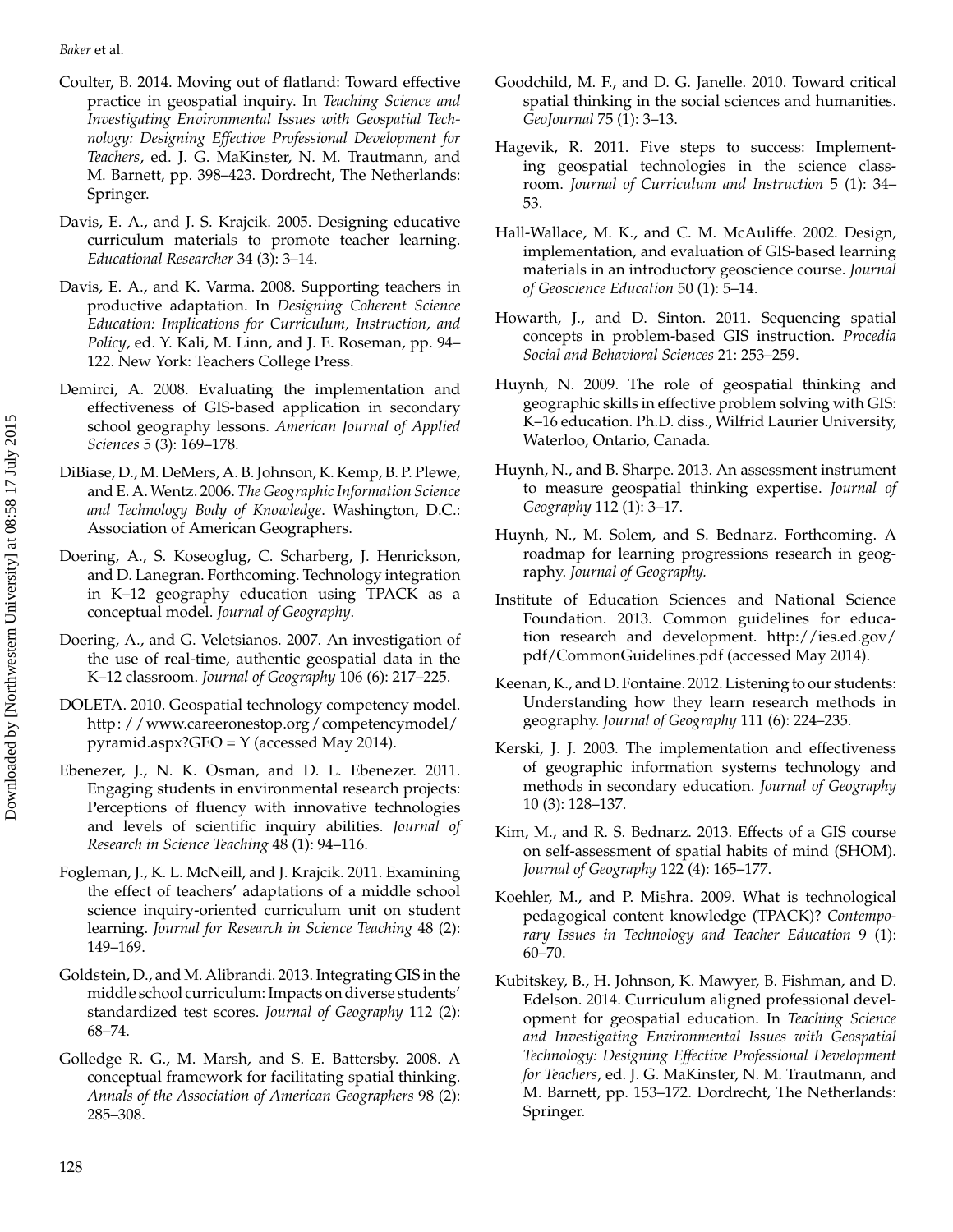- Kulo, V., and A. Bodzin 2013. The impact of a geospatial technology-supported energy curriculum on middle school students' science achievement. *Journal of Science Education and Technology* 22 (1):25–36.
- Lee, H. S., M. C. Linn, K. Varma, and O. L. Liu. 2010. How do technology-enhanced inquiry science units impact classroom learning? *Journal of Research in Science Teaching* 47 (1): 71–90.
- Lee, J., and R. S. Bednarz. 2009. Effect of GIS learning on spatial thinking. *Journal of Geography in Higher Education* 33 (2): 183–198.
	- ———. 2012. Components of spatial thinking: Evidence from a spatial thinking ability test. *Journal of Geography* 111 (1): 5–26.
- Liben, L. S., L. J. Myers, and K. A. Kastens. 2008. Locating oneself on a map in relation to personal qualities and map characteristics. In *Spatial Cognition VI: Learning, Reasoning and Talking about Space*, ed. C. Freksa, N. S. Newcombe, P. Gärdenfors, and S. Wölfl, pp. 171–187. Heidelberg: Springer-Verlag.
- Lynch, S. J., C. Pyke, and B. H. Grafton. 2012. A retrospective view of a study of middle school science curriculum materials: Implementation, scale-up, and sustainability in a changing policy environment. *Journal for Research in Science Teaching* 49 (3): 305–332.
- MaKinster, J. G., N. M. Trautmann, and M. Barnett. 2014. *Teaching Science and Investigating Environmental Issues with Geospatial Technology: Designing Effective Professional Development for Teachers*. Dordrecht, The Netherlands: Springer.
- Marsh, M. J., R. G. Golledge, and S. E. Battersby. 2009. Geospatial concept understanding and recognition in G6–College Students: A preliminary argument for minimal GIS. *Annals of the Association of American Geographers* 97 (4): 696–712.
- McClurg, P. A., and A. Buss. 2007. Professional development: Teachers use of GIS to enhance student learning. *Journal of Geography* 106 (2): 79–87.
- Milson, A. J., and B. D. Earle. 2007. Internet-based GIS in an inductive learning environment: A case study of ninthgrade geography students. *Journal of Geography* 106 (6): 227–237.
- Mishra, P., and M. J. Koehler. 2006. Technological pedagogical content knowledge: A framework for teacher knowledge. *Teachers College Record* 108 (6): 1017–1054.
- Moore, S., D. Haviland, A. Whitmer, and J. Brady. 2014. Coastlines: Commitment, comfort, competence, empowerment, and relevance in professional development. In *Teaching Science and Investigating Environmental Issues with Geospatial Technology: Designing Effective Professional Development for Teachers*, ed. J. G. MaKinster, N. M. Trautmann, and G. M. Barnett, pp. 131–158. Dordrecht, The Netherlands: Springer.
- Mowbray, C. T., M. C. Holter, G. B. Teague, and D. Bybee. 2003. Fidelity criteria: Development, measurement, and validation. *American Journal of Evaluation* 24 (3): 315– 340.
- National Governors Association Center for Best Practices and Council of Chief State School Officers. 2010. *Common Core State Standards*. Washington, D.C.: National Governors Association Center for Best Practices and Council of Chief State School Officers.
- National Research Council. 2002. *Scientific Research in Education*. Washington, D.C.: National Academies Press.
- ———. 2006. *Learning to Think Spatially*. Washington, D.C.: National Academies Press.
- ———. 2007*. Taking Science to School: Learning and Teaching Science in Grades K–8*. Washington, D.C.: National Academies Press.
- NGSS Lead States. 2013. *Next Generation Science Standards: For States, By States*. Washington, D.C.: National Academies Press.
- Nielson, C. P., A. Oberle, and R. Sugumaran. 2011. Implementing a high school level geospatial technologies and spatial thinking course. *Journal of Geography* 110 (2): 60– 69.
- Patterson, M. W., K. Reeve, and D. Page. 2003. Integrating geographic information systems into the secondary curricula. *Journal of Geography* 102 (6): 275– 281.
- Peffer, T., A. Bodzin, and V. Kulo. 2010. Design, implementation, and assessment of a geospatial science-technological pedagogical content knowledge professional development model. Interactive poster presented at the 2010 National Association for Research in Science Teaching (NARST) Annual Meeting, March, Philadelphia, PA.
- Penuel, W. R.. and B. J. Fishman. 2012. Large-scale science education intervention research we can use. *Journal for Research in Science Teaching* 49 (3): 281–304.
- Penuel, W. R., B. J. Fishman, B. H. Cheng, and N. Sabelli. 2011. Organizing research and development at the intersection of learning, implementation, and design. *Educational Researcher* 40 (7): 331–337.
- Penuel, W. R., B. J. Fishman, R. Yamaguchi, and L. P. Gallagher. 2007.What makes professional development effective? Strategies that foster curriculum implementation. *American Educational Research Journal* 44 (4): 921– 958.
- Penuel, W. R.. and B. Means. 2004. Implementation variation and fidelity in an inquiry science program: An analysis of GLOBE data reporting patterns. *Journal of Research in Science Teaching* 41 (3): 294– 315.